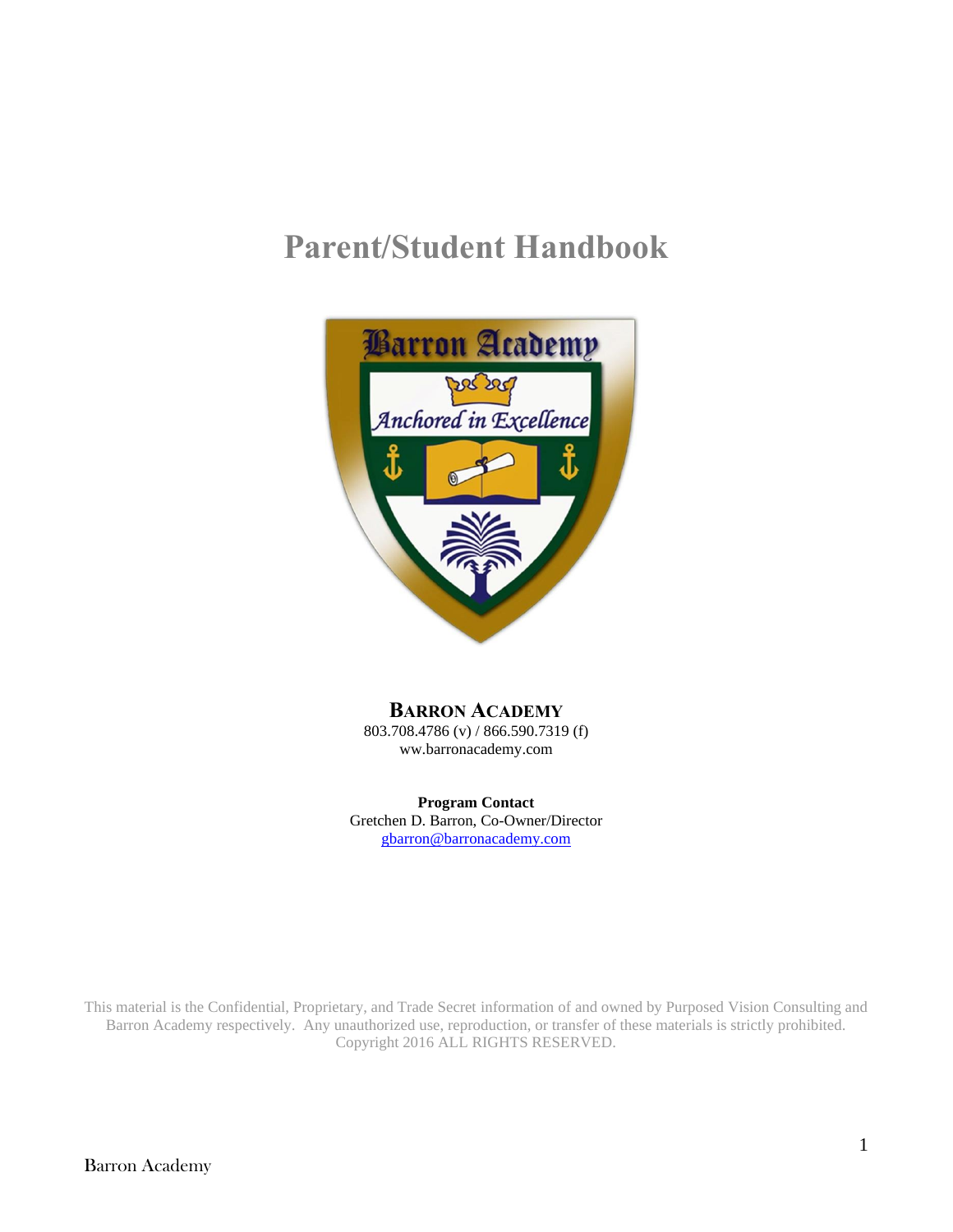#### **Program Description**

Barron Academy (BA) is a local firm that is located at 6941 N. Trenholm Rd. Suite B-2 Columbia, SC 29206. Established in 2002, Barron Academy is quickly emerging as a leading provider of afterschool childcare services and support. BA is committed to providing a learning environment where student's hearts and minds explore new opportunities and achieve academic success. Our goal is to transform the way children perform at school and within the community by adopting new and essential thinking and learning processes. In order to accomplish this, Barron Academy employs unique and stimulating strategies that will ultimately help our children blaze the path for the future. Barron Academy is a program that provides students an opportunity to actively engage in educational and enrichment activities. All students are welcome to sign up, but space is limited so there may be a waiting list.

We are COMMITTED:

- To provide a high-quality age appropriate academic environment to help students meet State and local standards by providing homework assistance and small group tutoring sessions when needed.
- To provide academic enrichment opportunities that complements the regular school day academic program.
- To ensure that students are offered a variety of recreational and enrichment opportunities.
- To development, a community partnership with the school officials, which will allow BA staff to communicate strengths and weaknesses of the students, enrolled.

BA is an education company that focused on academics and the social welfare of children. We provide homework assistance. This time is dedicated to ensure that the children know how to do their homework, it's done accurately and completely. We also have weekly themes that are FUN and ENGAGING activities which are linked to the school day to further develop skills needed for their grade level.

#### **Program Policies**

#### **Enrollment**

- Log onto [www.barronacademy.com](http://www.barronacademy.com/) to completed the enrollment form.
- Students and parents will be contacted by the Barron Academy to confirm registration and enrollment. Payment of registration and tuition confirms student's participation.
- Students are encouraged to actively participate in BA programs. Barron Academy is NOT drop-in program.
- Participants will not be discriminated against based on race, ethnicity, or disability.

#### **Hours of Operation**

Barron Academy will begin on the first day of school and end on the last day of school.

Regular Days: Monday-Friday, Dismissal - 6:00 p.m.

Barron Academy will not operate when school is NOT in session. However, Barron Academy will operate on half-days at NO additional cost to parents.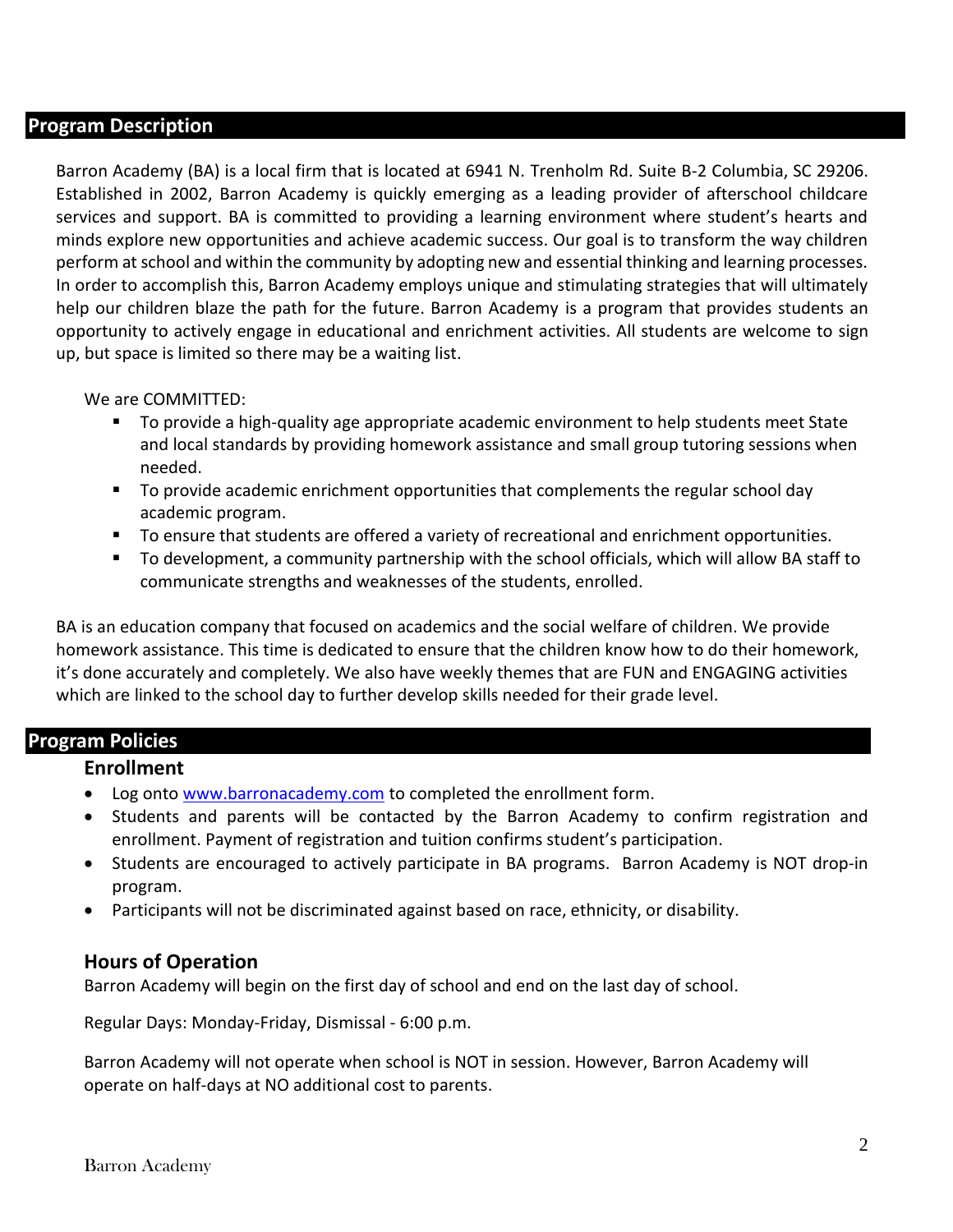INCLEMENT WEATHER POLICY – Please note that Barron Academy will follow the local news for program closures, cancellations, and delays.

## **Tuition Rates**

Tuition is based upon income, if your family receives any Federal benefits such Medicaid, then tuition is \$50/week. Otherwise, tuition is \$60/week. There is a \$5 discount for each additional child. CRP students are also welcome to attend for \$40/week.

To finalize the enrollment process, please sign up for our auto-draft payment program.

All students must pay an on-time registration fee of \$30/child.

## **Payment Policy & Options**

Payments maybe made online at [www.barronacademy.com.](http://www.barronacademy.com/) ALL parents MUST enroll in the auto-draft payment system at [www.autodraft.barronacademy.com,](http://www.autodraft.barronacademy.com/) select your site, choose the option appropriate for you and follow the prompts to subscribe.

\*If payment is not received for your child on the agreed payment schedule, then your child will not be able to participate in the program for those weeks following the missed payment (s) until the account is made current. In the event that a child is left on campus following a missed payment, one of our BA staff members will call the child's parent(s), guardian(s), or authorized adult to arrange for the child to be picked up from campus. The child (ren) will not be allowed to participate in the BA program on that day. Further arrangements will be made with each individual school for students left on campus with unpaid accounts. Parents and guardians will be notified of these pickup procedures for each school as they are made available.

## **Absences/Sick Days**

If a student misses a day or days of the afterschool program due to illness or absence, the tuition rate is not affected. The weekly tuition is not calculated by daily attendance. Tuition is set at a fixed rate and is paid weekly, bi-weekly, or monthly in order to secure your child (ren)'s spot in the afterschool program.

#### **Dismissal**

- Parents are asked to come in and pick up their child from the designated area. A Barron Academy sign is placed on the door with the Site Coordinator's cell phone listed. Parents should call this number to gain access to the building.
- For safety reasons, students may not be picked up from the program by anyone that is not listed on the Enrollment Information Form.

## **Withdrawal**

In order to withdraw a student from Barron Academy, parents must notify the Main Office in writing at least one (1) week prior.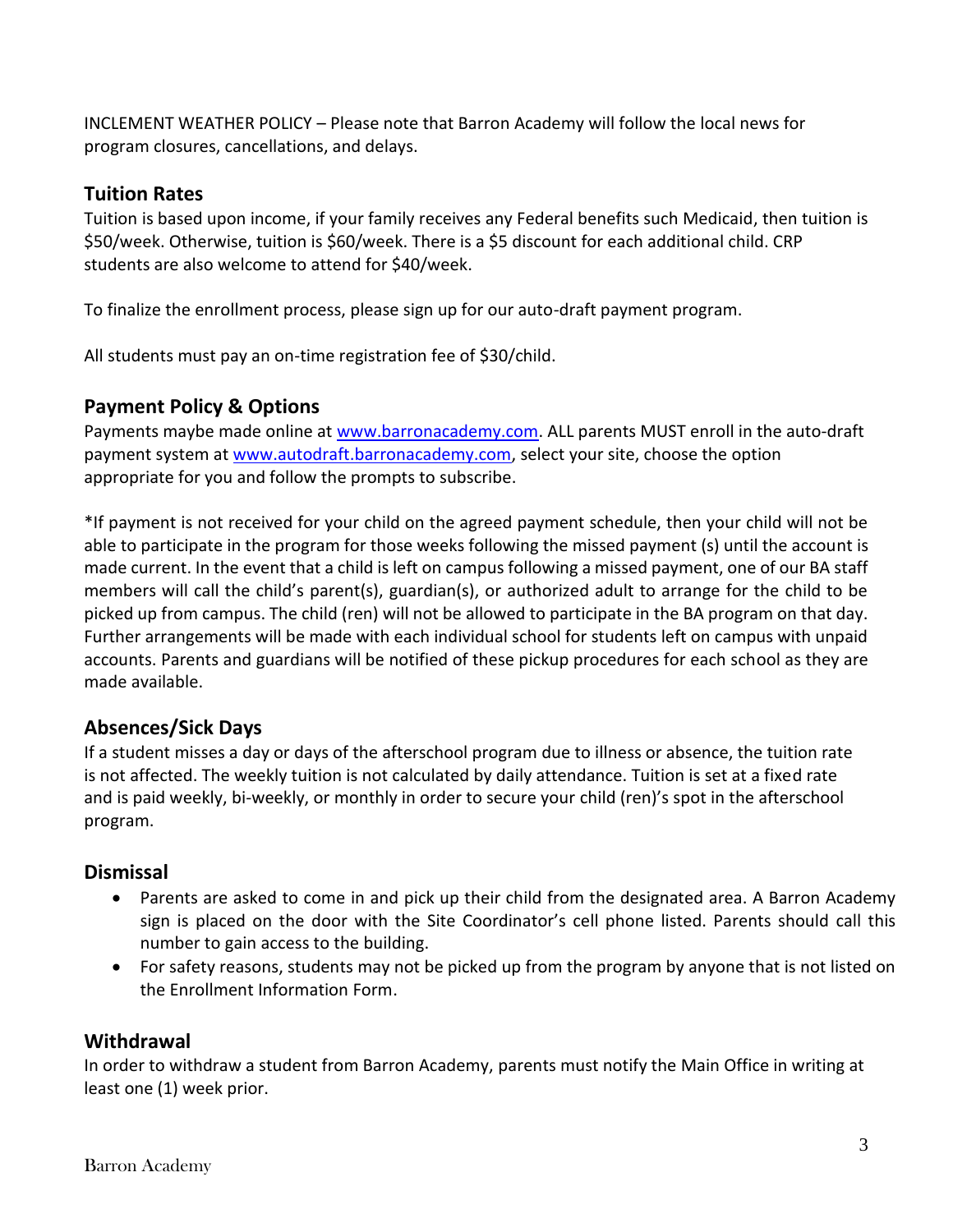## **Late Pick Up Policy and Fees**

- 1. All students must be picked up by 6:00 pm daily.
- 2. Late fees of \$1 per minute beyond closing time will be charged to the parent for late pickup.
- 3. If an authorized adult is later than the designated pick up time the following steps must be taken:
	- $\circ$  Make every attempt to contact any and all authorized contacts for 1 hour beyond closing.
	- $\circ$  The School Principal and Site Coordinator will be contacted and non-emergency police will be called.
	- o Barron Academy staff will remain with the child until appropriate transfer of custody can take place.
	- o Staff will transfer custody of child to police.
- 4. The incident will be documented on BA Incident Report.
- 5. The parent(s) will need to make their payment at the Main Office located at 6941 N. Trenholm Road, Suite B2 Columbia, SC 29206.
- 6. Late fees must be paid before the student returns to the after-school program. Once late fees have been paid, the Main Office will contact the Site Coordinator to provide an update.
- 7. Excessive lateness may result in removal from the after-school program.

|  | <b>Daily Schedule</b> |
|--|-----------------------|
|--|-----------------------|

| $2:30$ pm         | Arrival/Restroom/Wash hands     |
|-------------------|---------------------------------|
| $3:00$ pm         | <b>Break/Dinner</b>             |
| 3:30 pm           | <b>Homework Assistance</b>      |
| 4:30 pm           | <b>Weekly Lesson Plan/Snack</b> |
| 5:15 pm           | <b>Rotation Station</b>         |
|                   | <b>Recreation (outside</b>      |
|                   | when weather permits)           |
|                   | <b>Arts and Crafts</b>          |
|                   | <b>Board Games</b>              |
| $6:00 \text{ pm}$ | Program Closes                  |

The program will be structured to provide program participants with additional assistance in the following areas:

- **Dinner/Snack**: Dinner and snack will be provided for all students at the start of Barron Academy each day. These meals change daily. Barron Academy will participate in the Federal Free Snack Program in accordance with the District's Student Nutrition Services Healthy Food Policy. Additionally, BA will apply to participate in the programs through the Office of Student Nutrition Services and District ROAD Dinner Program prior to start of program and will adhere to the guidelines. Students may provide their own snacks if the parent has reported special dietary concerns in writing.
- **Academic Achievement**: To ensure that students understand and able to complete homework independently and accurately. Every effort will be made to provide students with adequate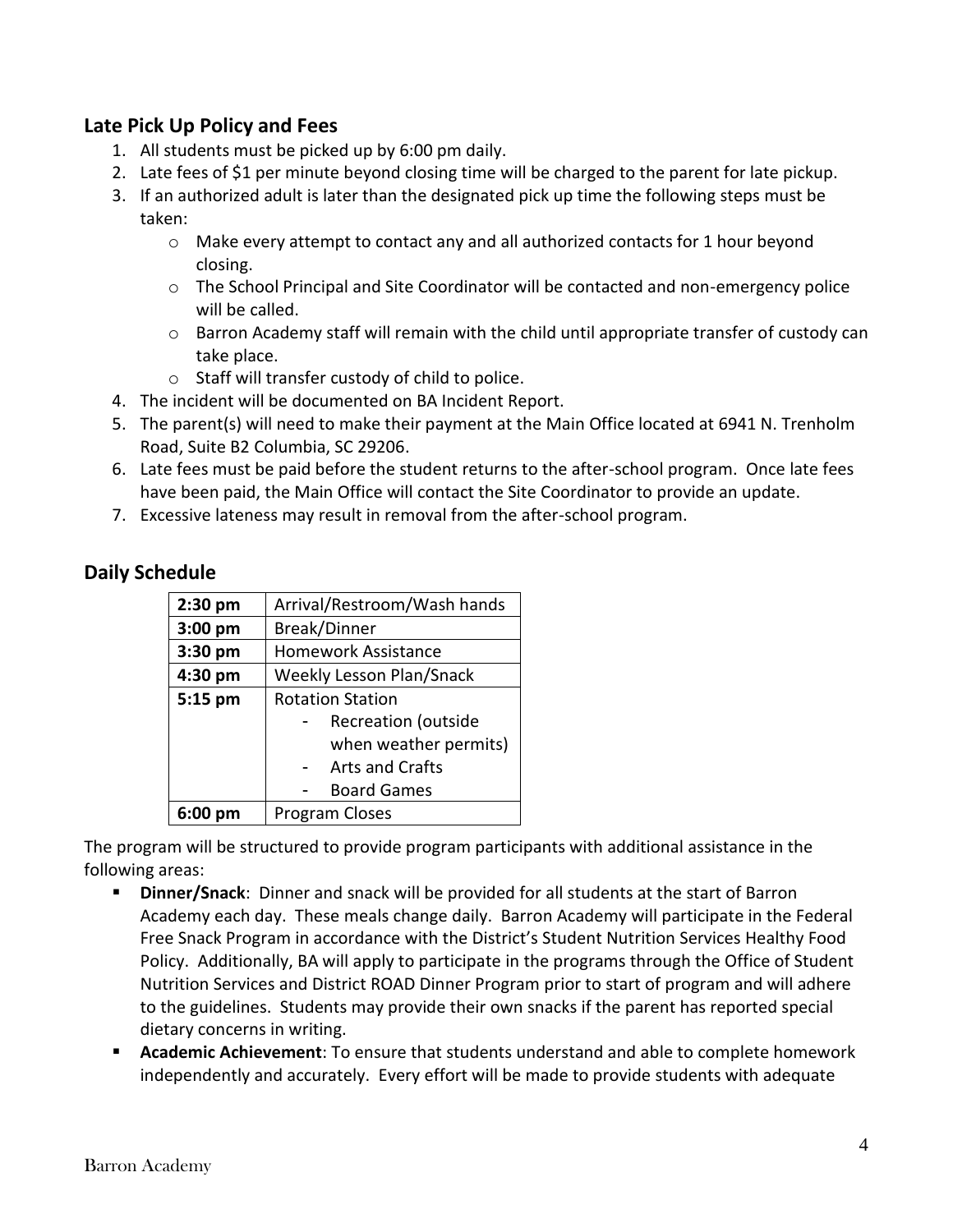time and support to complete homework. Students will also have the opportunity to participate in small group tutoring which will assist with preparing for the PASS Test.

- **Life/Social Skills**: To help students to develop life/social/leadership skills for the handling of conflict and building of character. BA will also provide engaging activities on a weekly basis, which is designed to detour and modify inappropriate behavior, and encourage students to make good choices. Barron Academy will implement LifeSkills Training (LST) an effective, evidenced-based intervention that not only provides the social and life skills needed for success but also develops skills in six essential areas: goal setting, problem solving, anger management, effective communication and conflict resolution, time and financial management, and healthy behavior.
- **EXECTE Recreation/Physical Fitness:** Physical fitness will be promoted through several enrichment and recreation activities, and the serving of a healthy, USDA approved will be provided.

Enrichment activities include creative expression, communication, and cooperation, which build social, physical, and emotional skills. This area of the program will integrate academics providing the students another opportunity for skill building and mastery. The students will have an opportunity to select/choose targeted activities from the following: fitness, character education, life/social skills, financial/savings management, and the arts. This design will improve academic achievement, promote healthy lifestyles, promote community service, encourage self-esteem, social skills, and provide guidance in making good and quality decision. Thus, the program will open and establish avenues for discovery, hands-on learning, and academic enrichment infused with activities that will engage the student while addressing all learning styles. Each Barron Academy site will have ample program supplies and materials to implement the program as described.

To alleviate barriers identified in Section 427 of the General Education Provisions Act (GEPA), Barron Academy welcomes persons regardless of gender, race, national origin, color, disability, or age. The BA Team will reflect diversity and include persons of different genders, races, national origins, colors, disabilities, and ages. All students, including special education students will benefit from the innovative instructional strategies in teaching and enrichment activities. Persons with disabilities will be provided equal access and opportunities in program activities. Barron Academy site level staff will be included in the implementation and execution of the program. We will request information regarding student and teacher special needs to ensure that appropriate access is available to address individual requirements. If not available, the Site Coordinator will determine if special assistive devices (pencil grips, software, etc.) can be purchased for participants in the after-school program. Barron Academy has bilingual staff to work with any ESOL students who may enroll in the after-school program.

## **Medical Emergencies**

Medical emergencies that would require immediate medical care by a health care professional include the conditions listed below:

- Loss of consciousness
- Semi consciousness
- Breathing difficulties
- Unequal pupils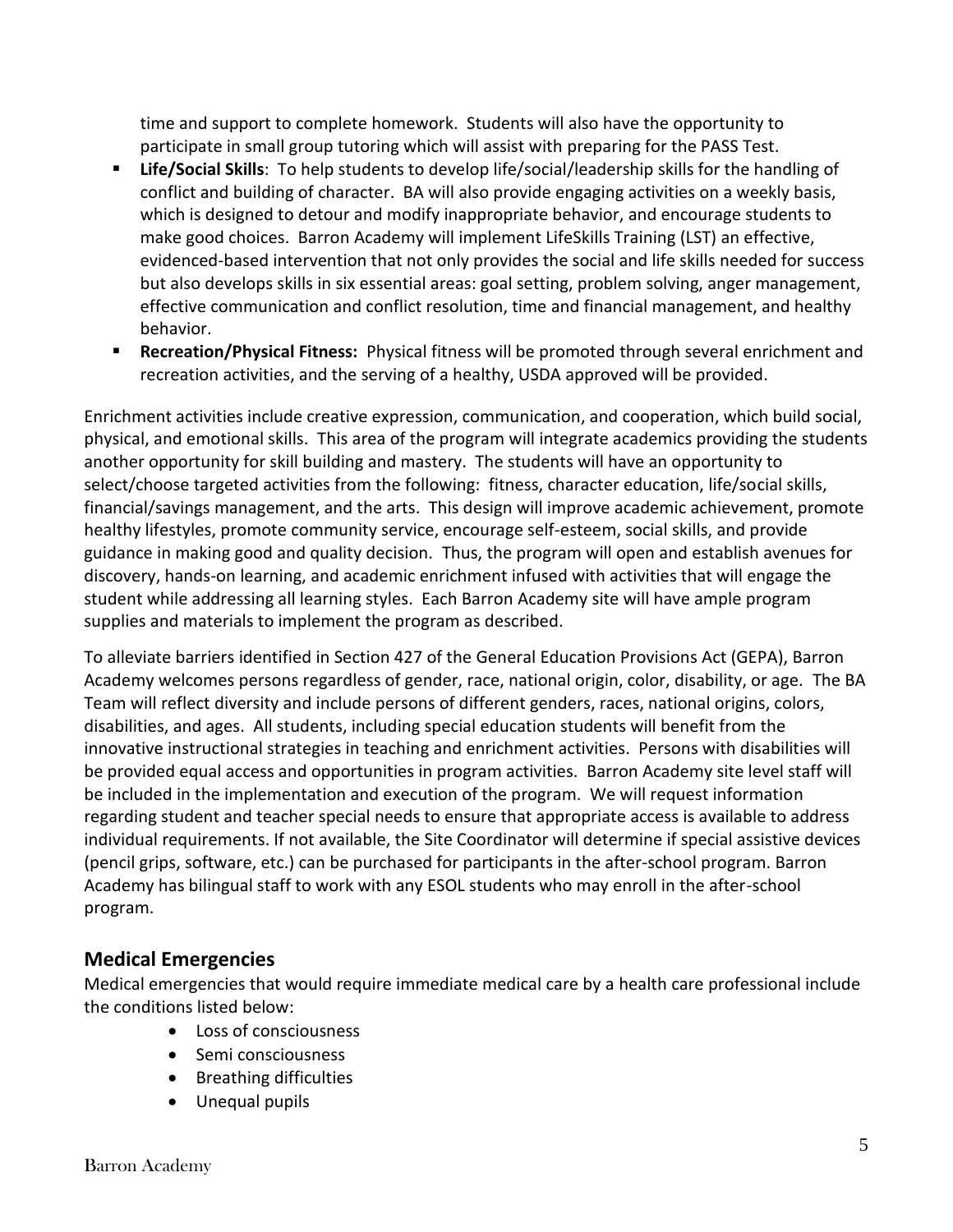- Seizure
- Neck or back injury
- Continuous clear drainage from nose/ears after a blow to the head
- Stiff neck or neck pain when head is moved
- Hives that appear quickly
- Very sick child who seems to be getting worse quickly
- Repeated forceful vomiting
- Vomiting blood
- Severe abdominal pain that causes a child to double over
- Abdominal pain after a blow to the abdomen
- Possible broken bones
- Shock

Barron Academy staff members follow the steps listed below in a medical emergency:

- 1. Call 911 immediately upon recognizing signs and symptoms that require immediate medical attention.
- 2. Call the child's parent/guardian immediately after calling 911to inform them of the child's symptoms and where they will be transported for medical care.
- 3. Provide first aid as trained in an approved First Aid training course until emergency personnel arrive.
- 4. Take the child's emergency medical information form(s) with you to the hospital.

If the parent has not arrived by the time the child is to be transported, staff will accompany the child to the hospital. Please be sure that all current emergency and work contact information is on file in the school office. Staff will remain with child until parents arrive.

#### *All staff members are CPR and First Aid Certified and will utilize their skills if necessary.*

## **Medication**

- Medication will not be administered to a student by a BA staff member. This includes headache medication or antibacterial medication for cuts.
- If a student experiences a minor cut, staff will wash out the wound with soap and water and apply a band-aid.
- If medication is needed such as Epipen, it must be registered with the school/center and also with the Site Coordinator with special instructions for administration.
- Children will be sent home when they exhibit any of the following symptoms and my not return to the program for a full 24 hours:
	- o Temperature above 100 degrees
	- o Earaches
	- o Sore throat or swollen glands
	- o Vomiting and/or diarrhea
	- o Persistent cold symptoms that appear to make the child uncomfortable (congested coughing, thick nasal discharge, eye drainage).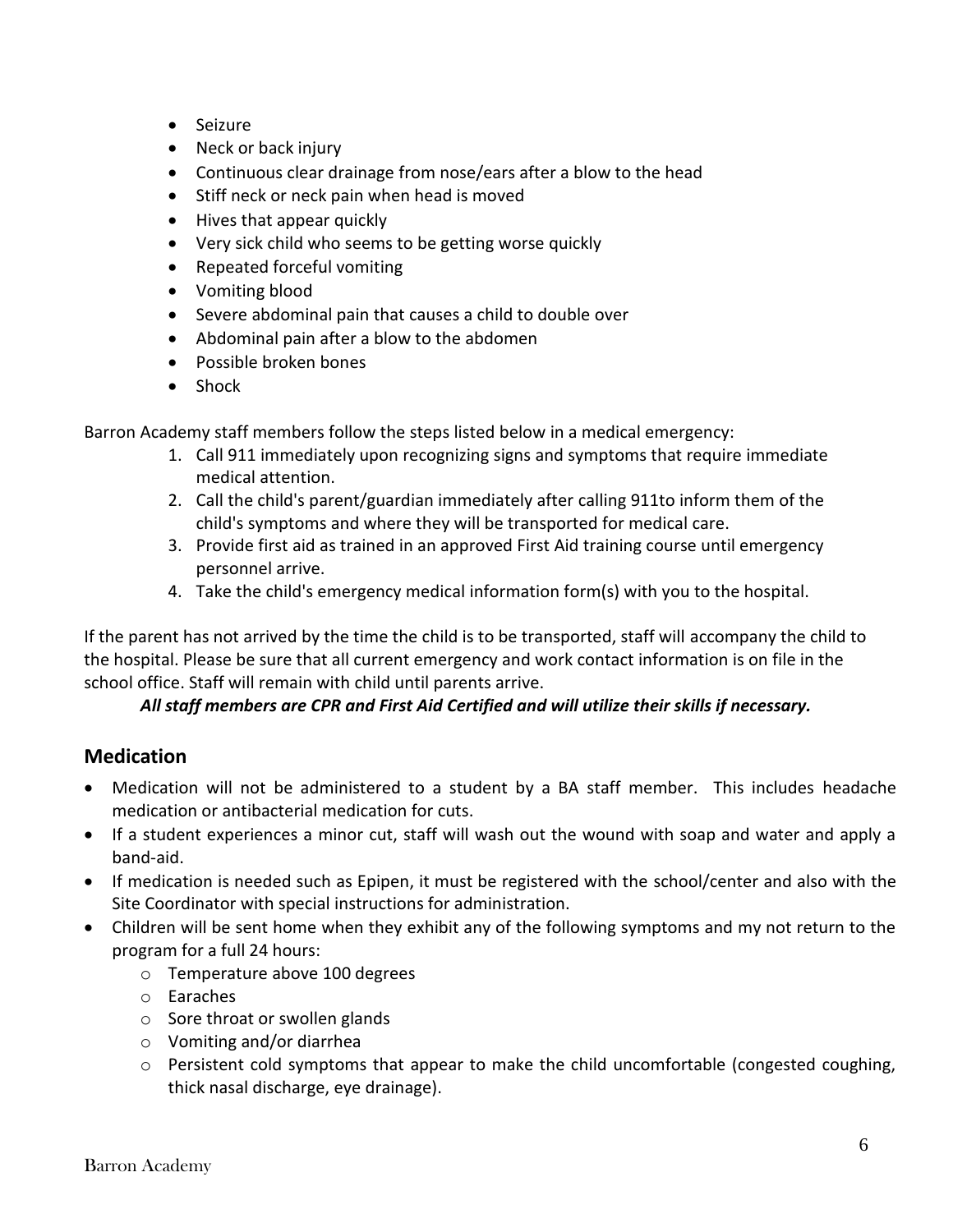o Pale complexion exhaustion, irritability or unresponsiveness. *All staff members are CPR and First Aid Certified and will utilize their skills if necessary.*

#### **COVID-19 Safety Plan**

- **Protective Masks:** All staff, students, and parents are required to wear face coverings when inside the school.
- **Health Screening:** When families sign-in for the day, they will need to confirm their child is well before our staff brings them to the classroom.
- **Wellness Checks:** Regular wellness checks are being conducted throughout the day. The families of children that show signs of illness will be notified immediately. To help stop the spread of illness, children are taken to a dedicated place and cared for by a member of management until a family member can pick them up.
- **Limited Classroom Access:** Classrooms are reserved for teachers and children only. To curb the spread of germs and to control group size, families are asked to remain in common areas of the school only, and not enter classrooms. To limit non-essential personnel in our schools, we have discontinued non-essential travel to include off-site field studies.
- **Hand Washing:** We continue to ensure increased frequency of hand washing by children and staff. Hand sanitizer is available in the center.
- **Social Distancing:** We have implemented the social distancing strategies listed below:
	- Children and staff remain in the same group each day, when possible. Ratios will be kept to 1:10. No groups will exceed 15 including youth and staff. Rooms are limited to 15 people.
	- We have cancelled or postponed special events such as festivals, holiday events and special performances.
	- When possible, children are placed a minimum of 3 feet apart.
	- We have limited outside visitors to classrooms.
	- We have altered drop off and pick up procedures to limit unnecessary exposure.
- **Sanitizing & Classroom Cleanliness:** We have strengthened our existing cleaning and sanitizing practices. Toys, playground equipment, doorknobs and other high-touch surfaces are disinfected, and toys are rotated throughout the day. We follow CDC guidelines for proper disinfectants.
- **Play Restrictions:** High frequency touch points will be used by one class at a time and will be cleaned daily per CDC guidelines.
- **Safe Dining:** We've modified our mealtime practices to reduce the potential spread of germs. Children will still eat together but we have stopped family-style dining.
- **Field Studies and Events:** There will be no school-wide events or field trips at this time.
- **Stay Home if Sick:** If you or your child has been sick, please stay home until you are symptomfree without medication for 48 hours or unless state guidelines deem otherwise. Please contact your Site Coordinator and/or the Barron Academy Main Office as soon as possible to decide on next steps if a staff or youth has been sent home. Decisions on closing to clean the afterschool may be dependent on staffing levels, outbreak levels in the community and severity of illness in infected/possible infected individual.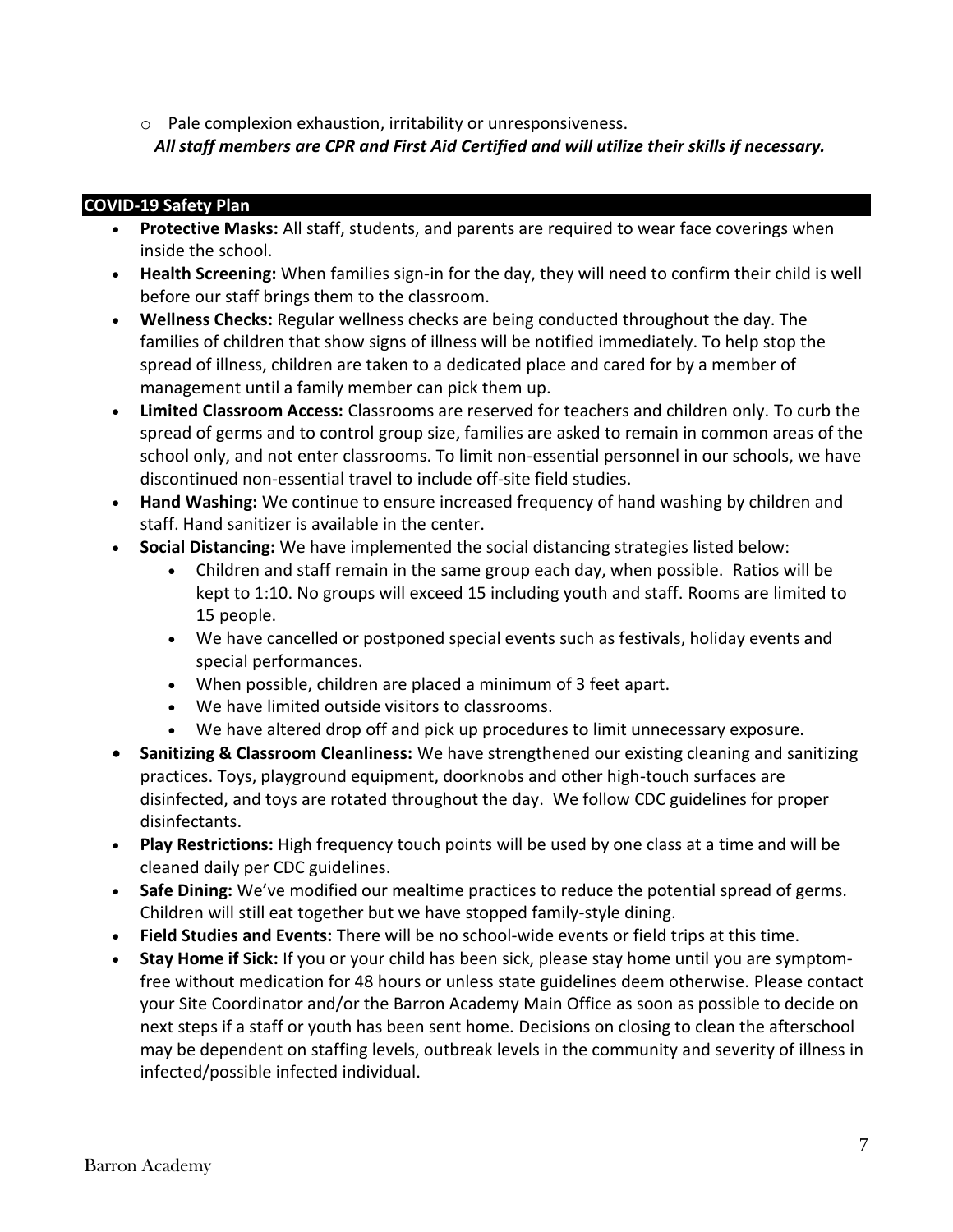**Procedures for Students/Staff Exhibiting Symptoms of COVID-19 Guidelines for Students and Staff with Symptoms of COVID-19 Exposure or Symptoms (Based on DHEC Guidelines G)**

- To limit the chances of COVID-19 spread in the school environment, students and staff should not report to the school building if they are experiencing symptoms of COVID-19. Parents should monitor their child for symptoms daily and encourage students to wear a face covering/face mask.
- Students and staff will be excluded from the school environment if they have any of the following with or without fever:
	- o Shortness of breath or difficulty breathing
	- o Loss of taste or smell
	- o New or worsening cough

Note: This is not a complete list of all symptoms of COVID-19, but those that should trigger an automatic exclusion and evaluation of COVID-19. Other symptoms may include: chills, fatigue, muscle or body aches, headache, sore throat, congestion or runny nose, nausea/vomiting or diarrhea.

• Advise sick staff members and parents of sick children not to return until they have met criteria for return to school. Please see below: Guidelines for Returning to School Following COVID-19 Exposure or Symptoms

#### **Guidelines for Returning to School Following COVID-19 Exposure or Symptoms (Based on DHEC Guidelines)**

- Students or staff excluded for these symptoms can return if they either test negative for COVID-19 using a PCR test (mouth or nose swab or saliva test) or similar test that directly detects the virus or a medical evaluation determines that their symptoms were more likely due to another cause (e.g. sore throat due to strep throat). In the latter case, the individual can return when they meet criteria for that condition.
- Students or staff who do not have a negative PCR or similar test or do not have a more likely cause for their symptoms, must complete the current isolation criteria for COVID-19 to return to school.
- Current isolation criteria for COVID-19: Students and staff who test positive for COVID-19 and persons with symptoms of COVID-19 who do not get tested should isolate until 10 days have passed since symptoms started and no fever in the past 24 hours without taking medicine to reduce fever and overall improvement in symptoms.
- Those who test positive by a PCR (mouth or throat swab) test or similar viral test but do not have symptoms will be required to stay out of school until 10 days after the specimen was collected. Note: Some people may be required to extend the isolation period to 20 days. Their doctor will need to determine if this is necessary. The criteria above should be used to determine eligibility to return to school. Negative PCR test results are not required nor recommended after meeting these criteria.

This information is subject to change as DHEC and CDC update their guidelines.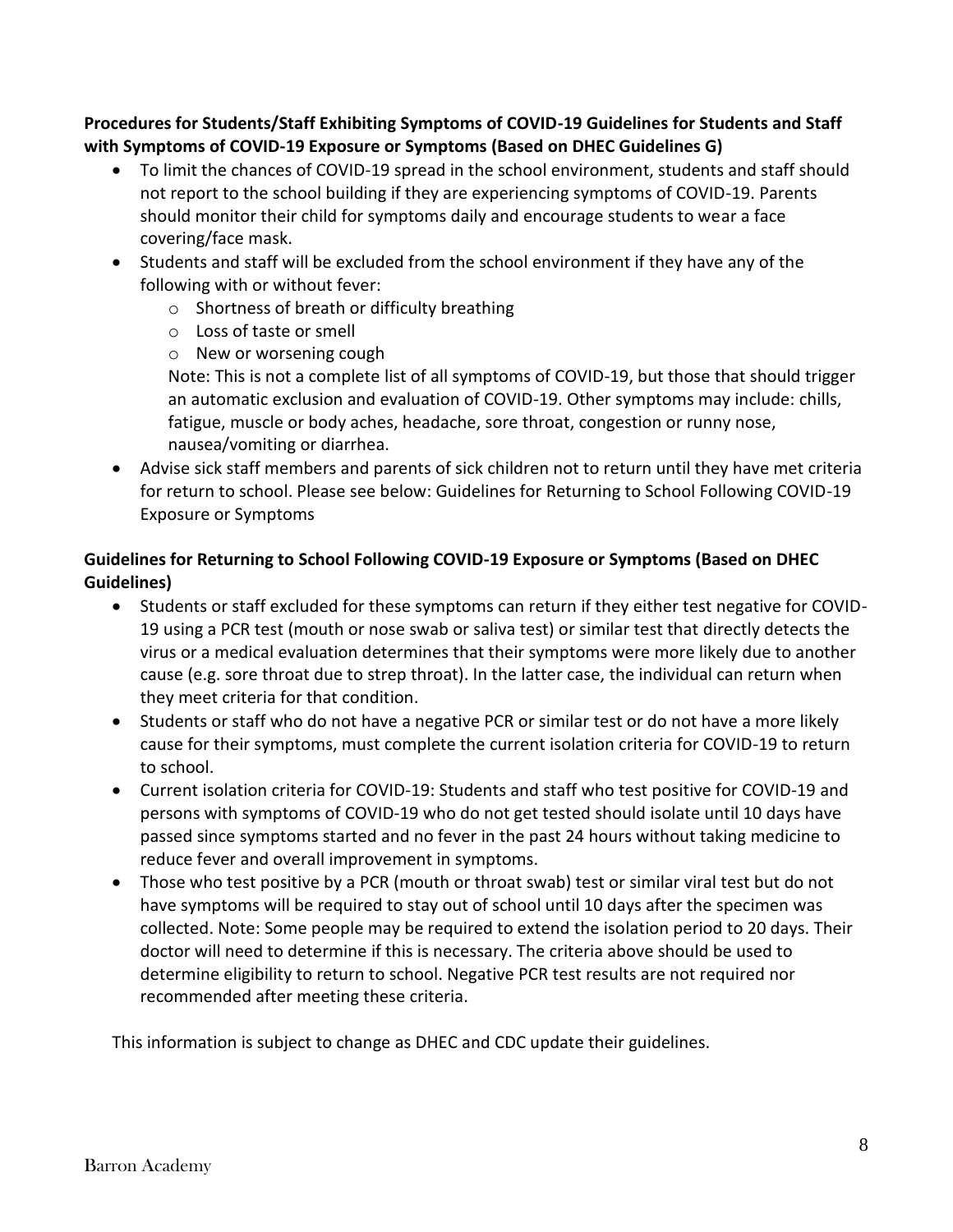#### **Guidelines for Exposure in School (Based on DHEC Guidelines)**

- Advise sick staff members and parents of sick children not to return until they have met criteria for return to school.
- If students and staff become ill during the day:
	- $\circ$  Students and staff will be moved safely and in accordance with privacy laws to the identified isolation room in the school building.
	- $\circ$  An ill student will be supervised by a trained staff member who maintains at least six feet of distance.
	- $\circ$  Parents will be required to pick up students who are ill as soon as possible
- Any close contact to a case of COVID-19 during the time they are considered contagious will be required to quarantine at home and not return to school until completion of the full recommended quarantine period. Students and staff will need to quarantine until 14 days after the last contact with the case. Any individual that are not considered close contacts but in the room may be advised to self-monitor.

This information is subject to change as DHEC and CDC update their guidelines.

#### **Guidelines for Closure of Schools (Based on DHEC Guidelines)**

• If a classroom has 20% or more of the student population test positive for COVID-19 within a two week period OR if a building has 10% or more of the total student enrollment test positive for COVID-19 within a two week period.

For any positive COVID-19 case at Barron Academy, LLC will work with local officials from the Department of Health and Environmental Control (DHEC) in determining a course of action on a case-by-case basis.

## **Parents/Caregivers**

- Please keep us updated with your current mailing address and phone numbers at all times so that we may contact you as needed.
- We would love for you to visit and volunteer as much as possible and are allowed access to the after school areas at all times. Please check in with the Site Coordinator when you visit or if you want to volunteer. Students are not permitted to have guests or visitors unless they are a parent/caregiver.
- We encourage parents and caretakers have an opportunity to talk to the Site Staff. Please contact the Site Coordinator and set up an appointment at any time.
- Parents/caretakers with grievances shall be referred to Gretchen D. Barron, Chief Operating Officer of Barron Academy. If a satisfactory agreement cannot be reached, the parent/caregiver shall be advised as to the next step of the grievance procedure.

#### **Student Expectations and Responsibilities**

- 1. Students are expected to show and display respect and cooperation with all program staff, instructors, volunteers, and students at all times.
- 2. Students should treat others as they want to be treated. Students should be good citizens of the school and community.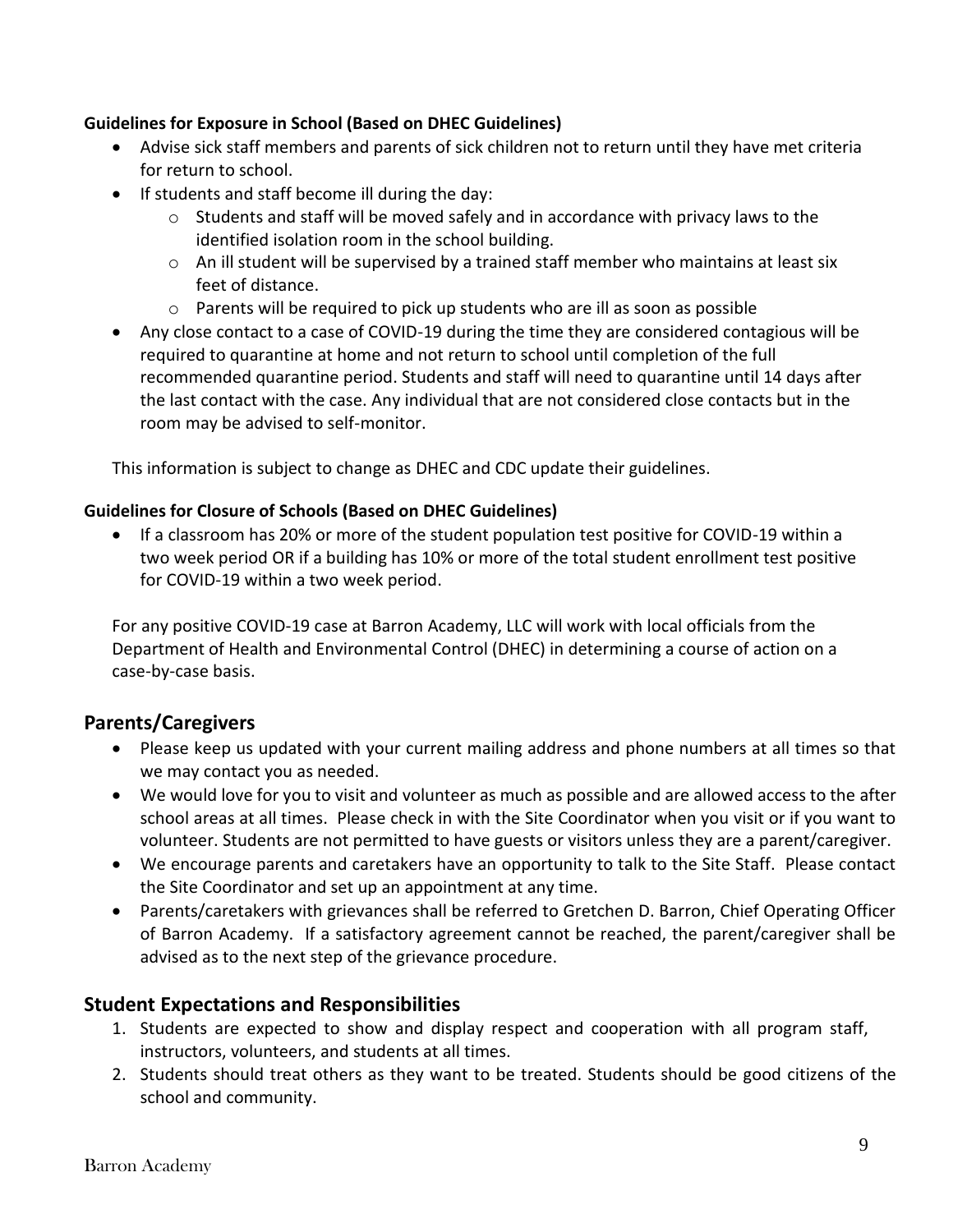- 3. Students will respect school and other student's property. Students will not take or vandalize property that does not belong to him/her.
- 4. Students have a right to fair, reasonable, and equal treatment.
- 5. Students will not bring cell phones or other electronic devices to the afterschool program. The BA Site Coordinator will have the ability to contact each child's parent or guardian in case of emergency.
- 6. Students are to remain in the assigned area and with their assigned groups until pick up or dismissal.
- 7. Students will cooperate with after school staff. Disruptive behavior interferes with school, other students' safety and with after school activities.
- 8. Profanity and other unacceptable language are not allowed.
- 9. Students must wear clothes that are safe for the student and others.
- 10. Students should respect the differences of others. Harassment, discrimination, and bullying will not be tolerated. These any student or adult engaging in these actions will face dismissal from the program.
- 11. Students found with weapons or lookalike weapons of any kind will be dismissed from the program.

#### **Consequences**

- Barron Academy has a discipline policy that gives positive guidance, allows for redirection and sets clear behavior limits. The discipline policy has been designed to assist participants and staff in developing self-control, self-respect, respect for others, and consideration for the rights and property of others.
- Students that do not follow the above listed requirements and policies may receive a detention, a phone call home, suspension from the program, or they may be dismissed from the program.

#### **Participant Termination Policy**

Participants will forfeit their space in the program for any of the following reasons:

- Behavior that threatens physical or emotional safety of others.
- Refusal to follow instructions given by the site staff.
- Failure to adhere to rules and policies.

**Note: The Site Coordinator will notify the parent or caregiver if a student is dismissed from the program.**

**Please sign and return this form to the Site Coordinator.**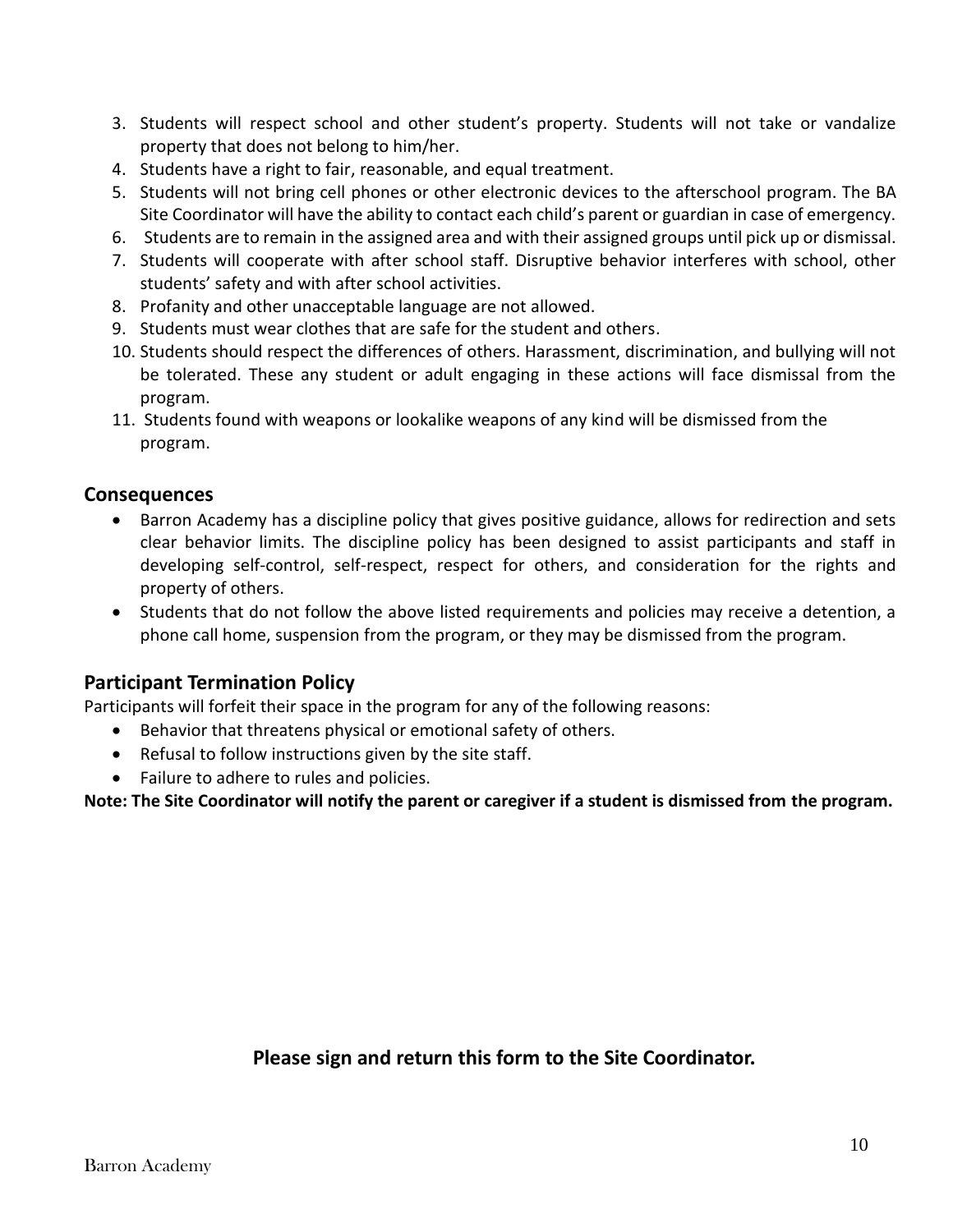I have received a copy of the Barron Academy After-School Program Student Handbook which outlines all policies and procedures of the BA After-School Program.

I understand that all questions and concerns should be directed to the BA Director.

\_\_\_\_\_\_\_\_\_\_\_\_\_\_\_\_\_\_\_\_\_\_\_\_\_\_\_\_\_\_\_\_\_\_\_\_\_\_\_\_\_\_\_\_\_\_\_

\_\_\_\_\_\_\_\_\_\_\_\_\_\_\_\_\_\_\_\_\_\_\_\_\_\_\_\_\_\_\_\_\_\_\_\_\_\_\_\_\_\_\_\_\_\_\_

\_\_\_\_\_\_\_\_\_\_\_\_\_\_\_\_\_\_\_\_\_\_\_\_\_\_\_\_\_\_\_\_\_\_\_\_\_\_\_\_\_

Print (Parent/Guardian)

Signature

Date

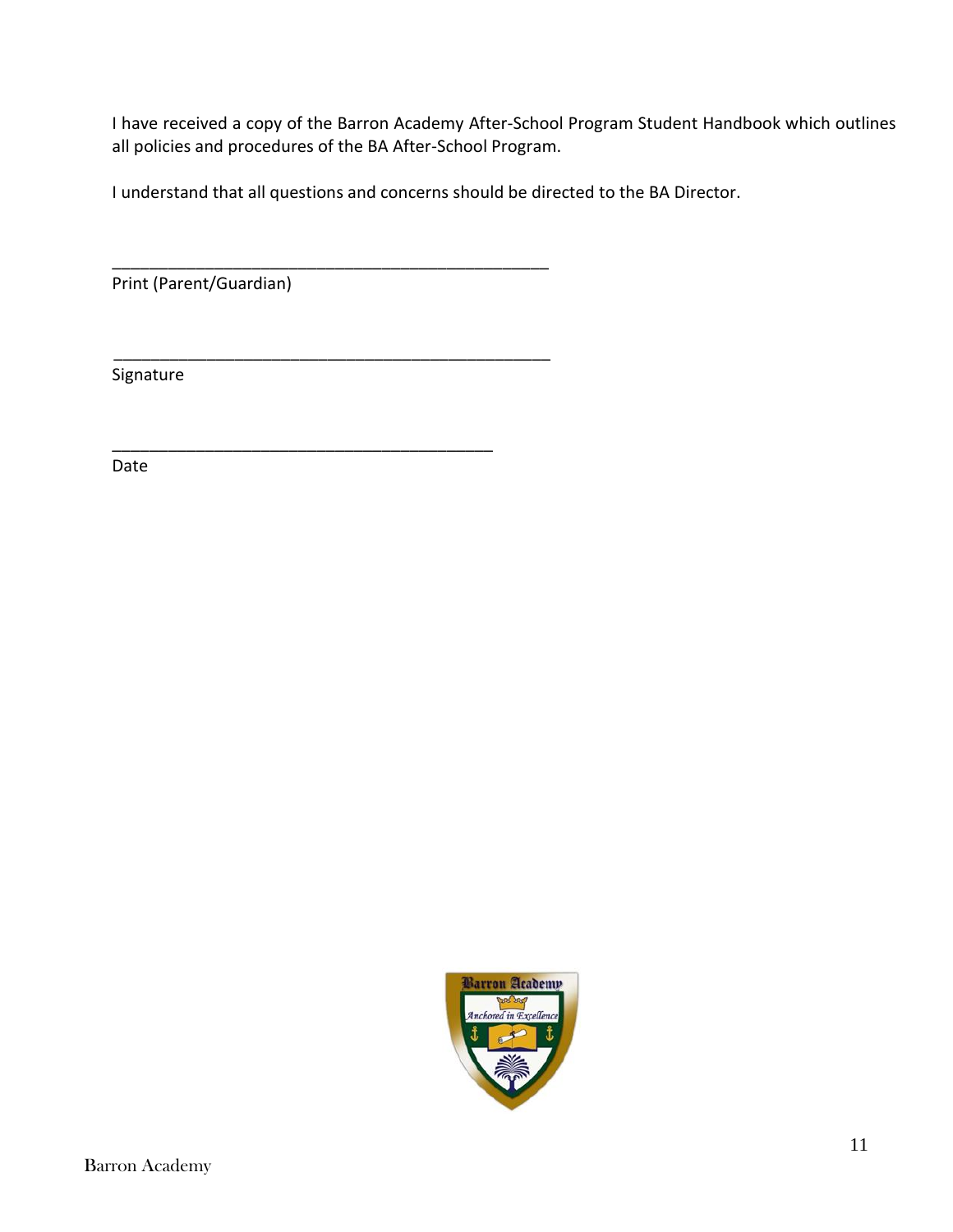#### **COVID-19 Liability Waiver**

I acknowledge the contagious nature of the Coronavirus/COVID-19 and that the CDC and many other public health authorities still recommend practicing social distancing. I further acknowledge that Barron Academy, LLC has put in place preventative measures to reduce the spread of the Coronavirus/COVID-19. I further acknowledge that Barron Academy, LLC cannot guarantee that my child will not become infected with the Coronavirus/Covid-19. I understand that the risk of becoming exposed to and/or infected by the Coronavirus/COVID-19 may result from the actions, omissions, or negligence of myself and others, including, but not limited to, center staff, and other students and their families.

I voluntarily seek services provided by Barron Academy, LLC, and acknowledge that I am increasing my child's risk of exposure to the Coronavirus/COVID-19. I acknowledge that my child/family must comply with all set procedures to reduce the spread while working.

I attest that:

- My child is not experiencing any symptoms of illness such as cough, shortness of breath or difficulty breathing, fever, chills, repeated shaking with chills, muscle pain, headache, sore throat, or new loss of taste or smell.
- My child has not traveled internationally within the last 14 days.
- My child has not traveled to a highly impacted area within the United States of America in the last 14 days.
- I do not believe that my child has been exposed to someone with a suspected and/or confirmed case of the Coronavirus/COVID-19.
- My child has not been diagnosed with Coronavirus/Covid-19 and not yet cleared as non-contagious by state or local public health authorities.
- My child/family are following all CDC recommended guidelines as much as possible and limiting my exposure to the Coronavirus/COVID-19.

I hereby release and agree to hold Barron Academy, LLC harmless from and waive on behalf of myself and any personal representatives any and all causes of action, claims, demands, damages, costs, expenses and compensation for damage or loss to myself and/or property that may be caused by any act, or failure to act of the center, or that may otherwise arise in any way in connection with any services received from Barron Academy, LLC. I understand that this release discharges Barron Academy, LLC from any liability or claim that I or any personal representatives may have against this company with respect to any bodily injury, illness, death, medical treatment, or property damage that may arise from, or in connection to, any services received from Barron Academy, LLC. This liability waiver and release extends to the center together with all owners, partners, and employees.

Please check one of the following:

My child is not old enough to receive the vaccine.

My child is fully vaccinated and I will provide a copy of his/her vaccination card to Barron Academy, LLC.